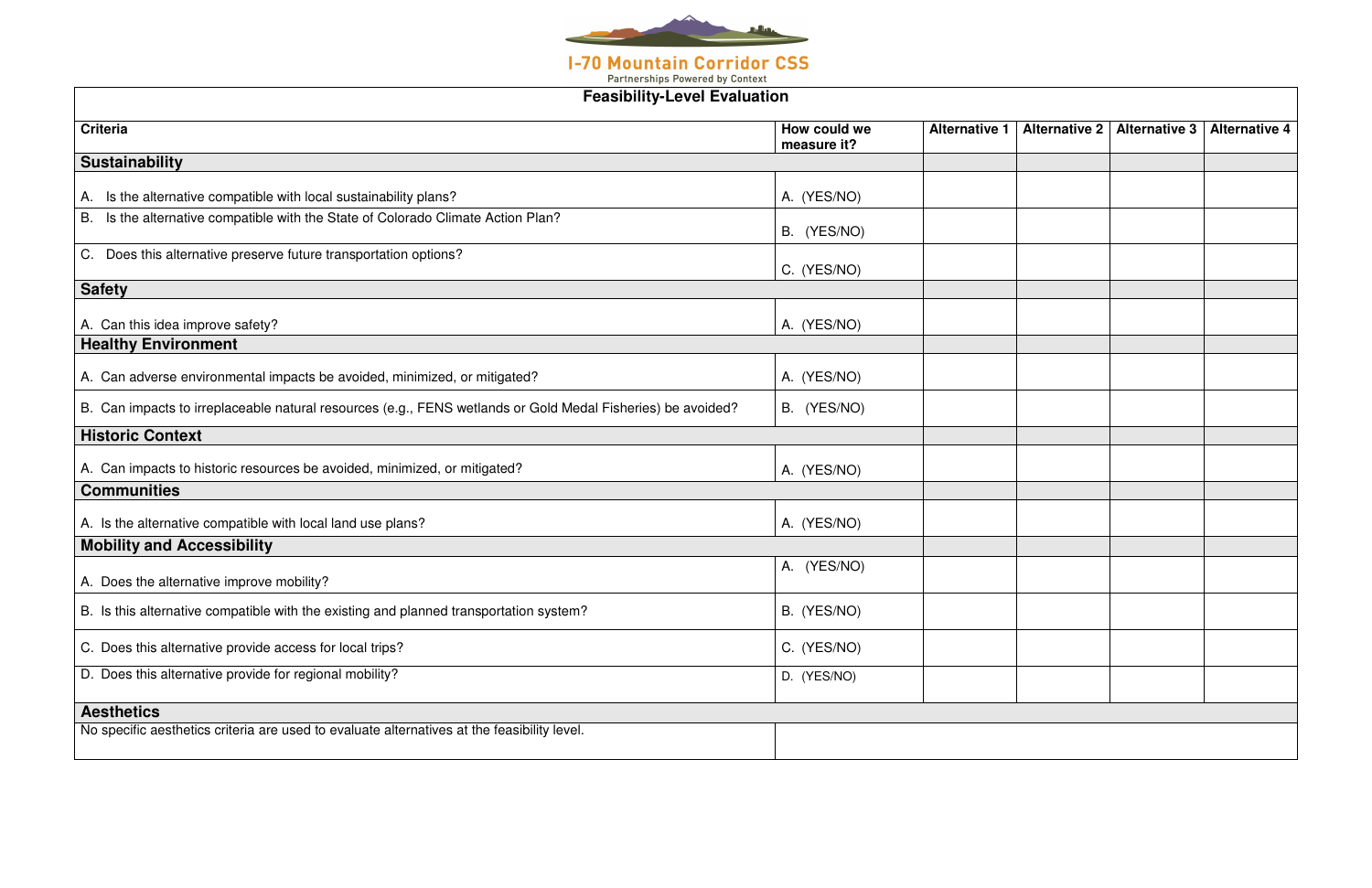

|  |  |  |  |  | <b>Partnerships Powered by Context</b> |  |
|--|--|--|--|--|----------------------------------------|--|
|  |  |  |  |  |                                        |  |

|                                                                                       | <b>Concept-Level Evaluation</b>                          |                      |  |                             |                      |  |  |
|---------------------------------------------------------------------------------------|----------------------------------------------------------|----------------------|--|-----------------------------|----------------------|--|--|
| <b>Criteria</b>                                                                       | How could we measure it?                                 | <b>Alternative 1</b> |  | Alternative 2 Alternative 3 | <b>Alternative 4</b> |  |  |
| <b>Sustainability</b>                                                                 |                                                          |                      |  |                             |                      |  |  |
| A. How compatible is the alternative with local sustainability plans?                 | $\bullet$ $\circ$<br>А.<br>(GOOD/FAIR/POOR)              |                      |  |                             |                      |  |  |
| B. How compatible is the alternative with the State of Colorado Climate Action Plan?  | $\bullet$ O<br>B.<br>(GOOD/FAIR/POOR)                    |                      |  |                             |                      |  |  |
| C. How well does this alternative reduce maintenance costs?                           | $\bullet$ O<br>C.<br>(GOOD/FAIR/POOR)                    |                      |  |                             |                      |  |  |
| D. What is the capital cost of this alternative?                                      | $\bullet$ $\circ$<br>D.<br>(LOW/MEDIUM/HIGH)             |                      |  |                             |                      |  |  |
| <b>Safety</b>                                                                         |                                                          |                      |  |                             |                      |  |  |
| A. How well does the alternative reduce the number of or improve hazardous locations? | $\bullet$ $\circ$<br>A.<br>(GOOD/FAIR/POOR)              |                      |  |                             |                      |  |  |
| B. How well does the alternative follow current design standards?                     | $\bigcirc$<br>$\bullet$<br><b>B.</b><br>(GOOD/FAIR/POOR) |                      |  |                             |                      |  |  |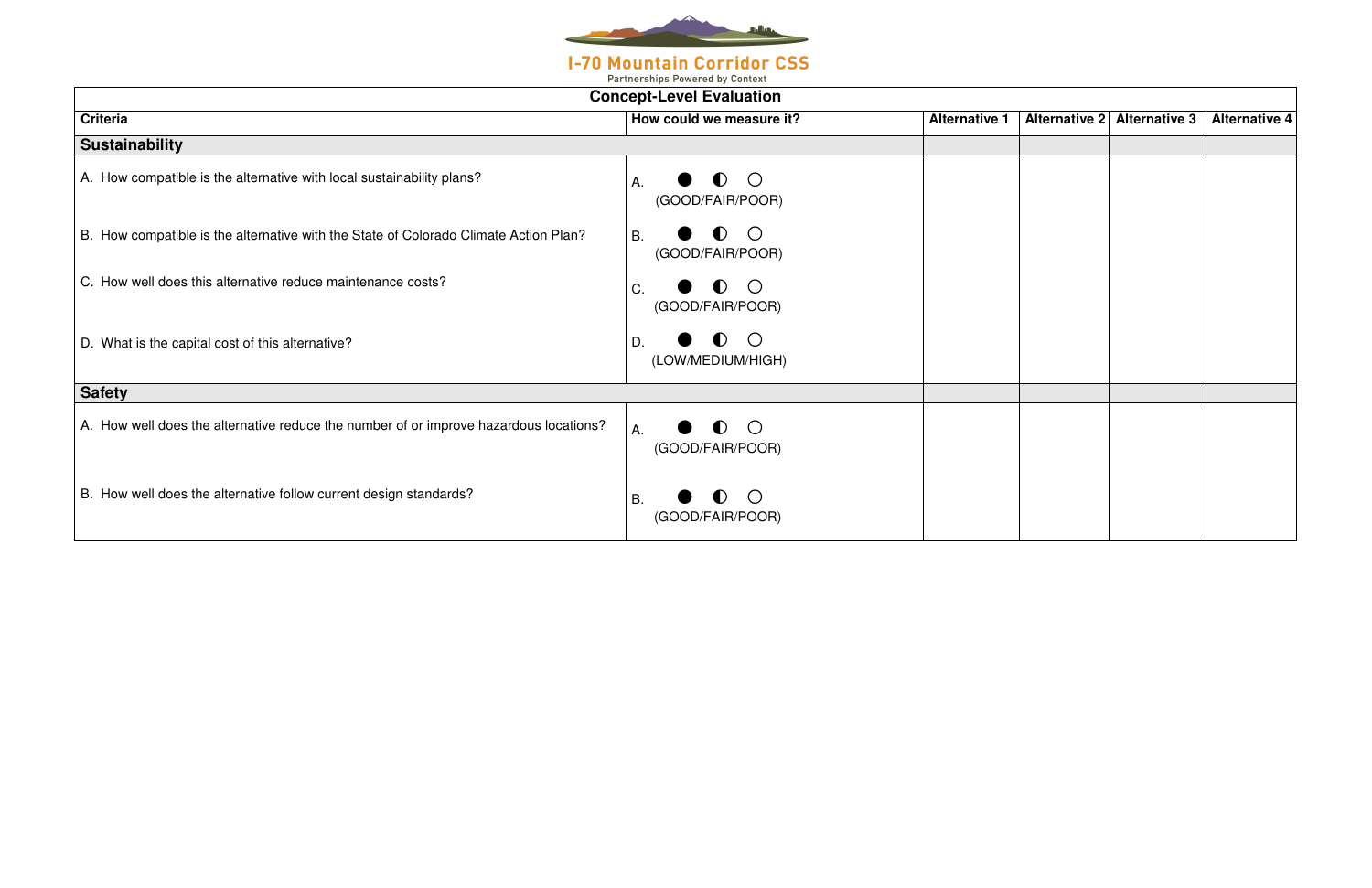

| $\overline{?}$ |  | Alternative 1 Alternative 2 Alternative 3 Alternative 4 |  |
|----------------|--|---------------------------------------------------------|--|
|                |  |                                                         |  |
|                |  |                                                         |  |
|                |  |                                                         |  |
|                |  |                                                         |  |
|                |  |                                                         |  |
|                |  |                                                         |  |
|                |  |                                                         |  |
|                |  |                                                         |  |
|                |  |                                                         |  |
|                |  |                                                         |  |
|                |  |                                                         |  |
|                |  |                                                         |  |
|                |  |                                                         |  |
|                |  |                                                         |  |
|                |  |                                                         |  |
|                |  |                                                         |  |
|                |  |                                                         |  |
|                |  |                                                         |  |
|                |  |                                                         |  |
|                |  |                                                         |  |
|                |  |                                                         |  |
|                |  |                                                         |  |
|                |  |                                                         |  |
|                |  |                                                         |  |
|                |  |                                                         |  |
|                |  |                                                         |  |
|                |  |                                                         |  |

| <b>Concept-Level Evaluation</b>                                                 |                                                                  |                      |  |  |
|---------------------------------------------------------------------------------|------------------------------------------------------------------|----------------------|--|--|
| <b>Criteria</b>                                                                 | How could we measure it?                                         | <b>Alternative 1</b> |  |  |
| <b>Healthy Environment</b>                                                      |                                                                  |                      |  |  |
| A. How well can adverse environmental impacts be avoided?                       | $\bigcirc$<br>$\bullet$<br>Α.<br>(GOOD/FAIR/POOR)                |                      |  |  |
| B. How well can adverse environmental impacts be minimized?                     | $\left( \ \right)$<br><b>B.</b><br>$\bullet$<br>(GOOD/FAIR/POOR) |                      |  |  |
| C. How well can adverse environmental impacts be mitigated?                     | $\bigcirc$<br>C.<br>$\bullet$<br>(GOOD/FAIR/POOR)                |                      |  |  |
| D. Can this alternative be built within the existing right-of-way?              | $\bigcirc$<br>$\bullet$<br>D.<br>(YES/SOMEWHAT/NO)               |                      |  |  |
| E. How well does the alternative contribute toward local watershed initiatives? | $\bigcirc$<br>$\bullet$<br>E<br>(GOOD/FAIR/POOR)                 |                      |  |  |
| F. How well does the alternative contribute toward the SWEEP MOU goals?         | $\bigcirc$<br>F.<br>$\bullet$<br>(GOOD/FAIR/POOR)                |                      |  |  |
| G. How well does the alternative contribute toward the ALIVE MOU goals?         | $\left( \right)$<br>( )<br>G.<br>(GOOD/FAIR/POOR)                |                      |  |  |
|                                                                                 |                                                                  |                      |  |  |
|                                                                                 |                                                                  |                      |  |  |
|                                                                                 |                                                                  |                      |  |  |
|                                                                                 |                                                                  |                      |  |  |
|                                                                                 |                                                                  |                      |  |  |
|                                                                                 |                                                                  |                      |  |  |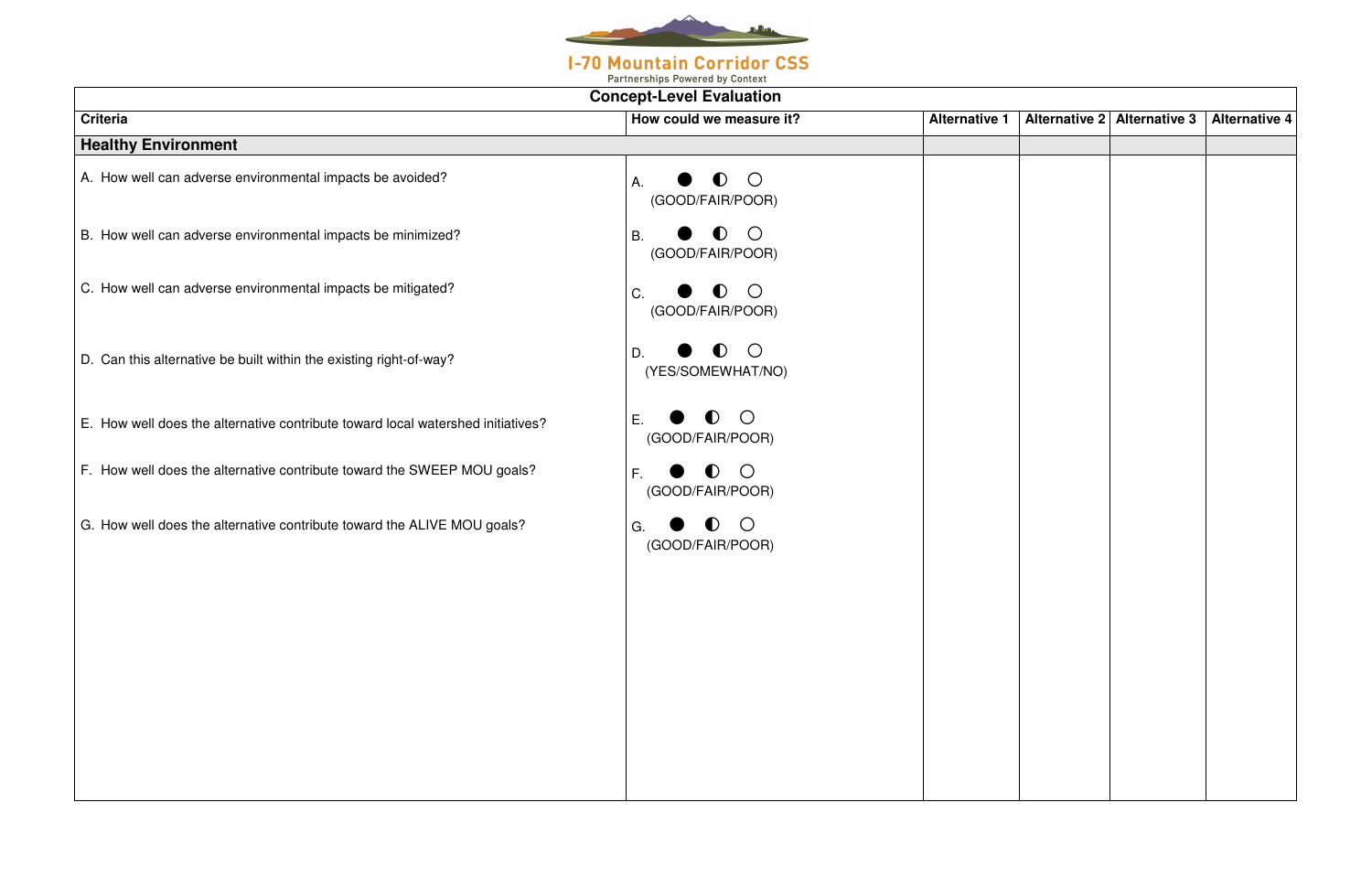

**Partnerships Powered by Context** 

| ? |  | Alternative 1 Alternative 2 Alternative 3 Alternative 4 |  |
|---|--|---------------------------------------------------------|--|
|   |  |                                                         |  |
|   |  |                                                         |  |
|   |  |                                                         |  |
|   |  |                                                         |  |
|   |  |                                                         |  |
|   |  |                                                         |  |
|   |  |                                                         |  |
|   |  |                                                         |  |
|   |  |                                                         |  |
|   |  |                                                         |  |
|   |  |                                                         |  |
|   |  |                                                         |  |
|   |  |                                                         |  |
|   |  |                                                         |  |
|   |  |                                                         |  |
|   |  |                                                         |  |
|   |  |                                                         |  |
|   |  |                                                         |  |
|   |  |                                                         |  |
|   |  |                                                         |  |
|   |  |                                                         |  |
|   |  |                                                         |  |
|   |  |                                                         |  |
|   |  |                                                         |  |
|   |  |                                                         |  |
|   |  |                                                         |  |
|   |  |                                                         |  |

|                                                                                                               | <b>Concept-Level Evaluation</b>                               |                      |
|---------------------------------------------------------------------------------------------------------------|---------------------------------------------------------------|----------------------|
| <b>Criteria</b>                                                                                               | How could we measure it?                                      | <b>Alternative 1</b> |
| <b>Historic Context</b>                                                                                       |                                                               |                      |
| A. How well does the alternative support the communities' investments in and goals for<br>historic resources? | $\left( \right)$<br>Α.<br>. )<br>(GOOD/FAIR/POOR)             |                      |
| B. How compatible is the alternative with adopted heritage tourism plans?                                     | $\left( \right)$<br><b>B.</b><br>. )<br>(GOOD/FAIR/POOR)      |                      |
| <b>Communities</b>                                                                                            |                                                               |                      |
| A. What is the level of community support?                                                                    | $\left(\right)$<br>U)<br>Α.<br>(GOOD/FAIR/POOR)               |                      |
| B. How compatible is the alternative with adopted local land use plans?                                       | $\bigcirc$<br><b>B.</b><br>$\blacksquare$<br>(GOOD/FAIR/POOR) |                      |
| <b>Mobility and Accessibility</b>                                                                             |                                                               |                      |
| A. How well does the alternative improve mobility?                                                            | $\bigcirc$<br>Α.<br>(GOOD/FAIR/POOR)                          |                      |
| B. How well does the alternative eliminate barriers to non-motorized mobility?                                | $\bullet$<br>$\bigcirc$<br>Β.<br>(GOOD/FAIR/POOR)             |                      |
| C. How well does the alternative address cut-through traffic?                                                 | $\left( \right)$<br>C.<br>U)<br>(GOOD/FAIR/POOR)              |                      |
| D. How well does the alternative promote efficient freight movement?                                          | D.<br>(GOOD/FAIR/POOR)                                        |                      |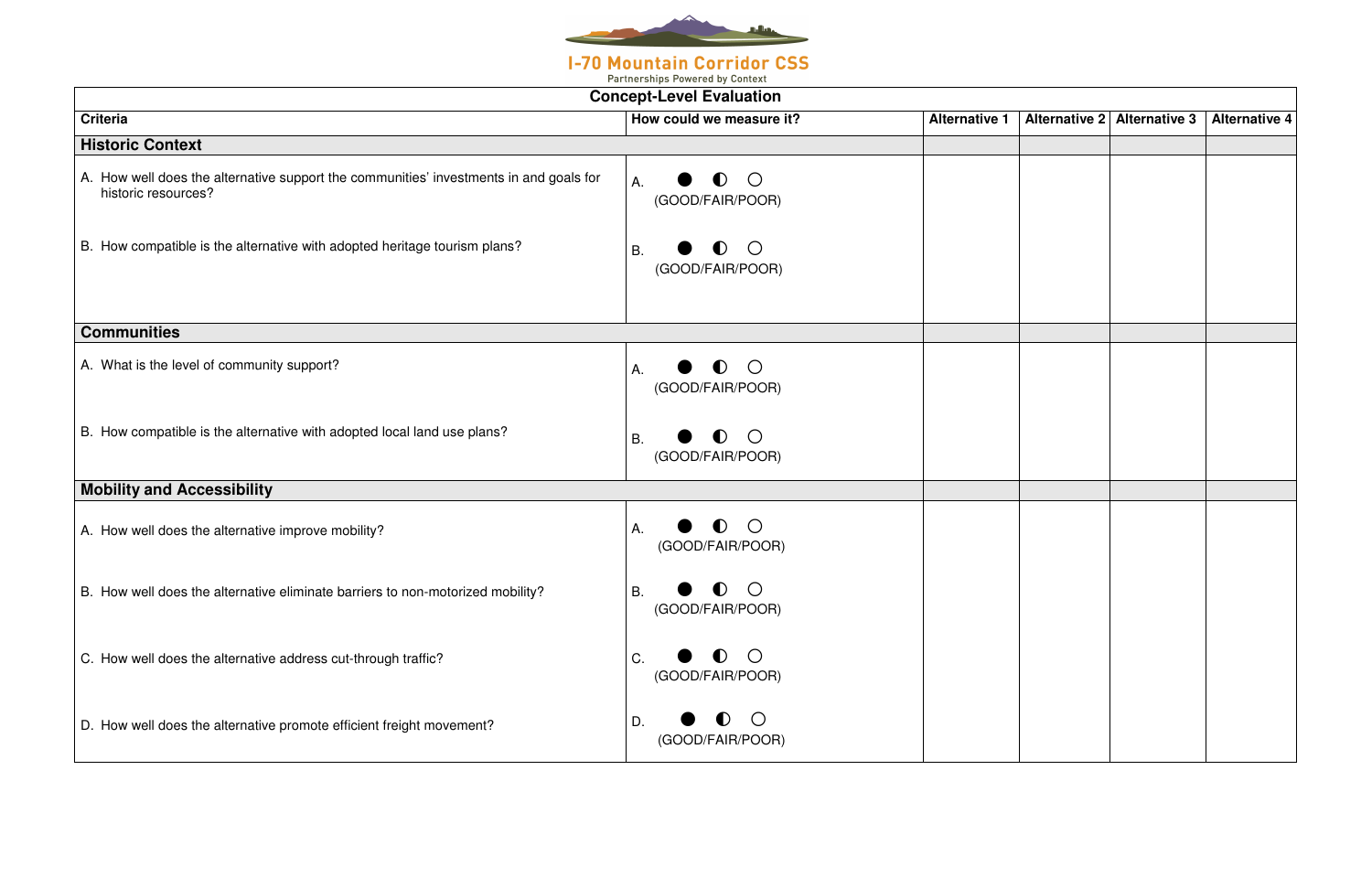

| <b>Concept-Level Evaluation</b>                                   |                                                 |                      |  |                             |                      |  |
|-------------------------------------------------------------------|-------------------------------------------------|----------------------|--|-----------------------------|----------------------|--|
| <b>Criteria</b>                                                   | How could we measure it?                        | <b>Alternative 1</b> |  | Alternative 2 Alternative 3 | <b>Alternative 4</b> |  |
| <b>Aesthetics</b>                                                 |                                                 |                      |  |                             |                      |  |
| A. How consistent is the alternative with the Aesthetic Guidance? | $\bullet$ $\bullet$ $\circ$<br>(GOOD/FAIR/POOR) |                      |  |                             |                      |  |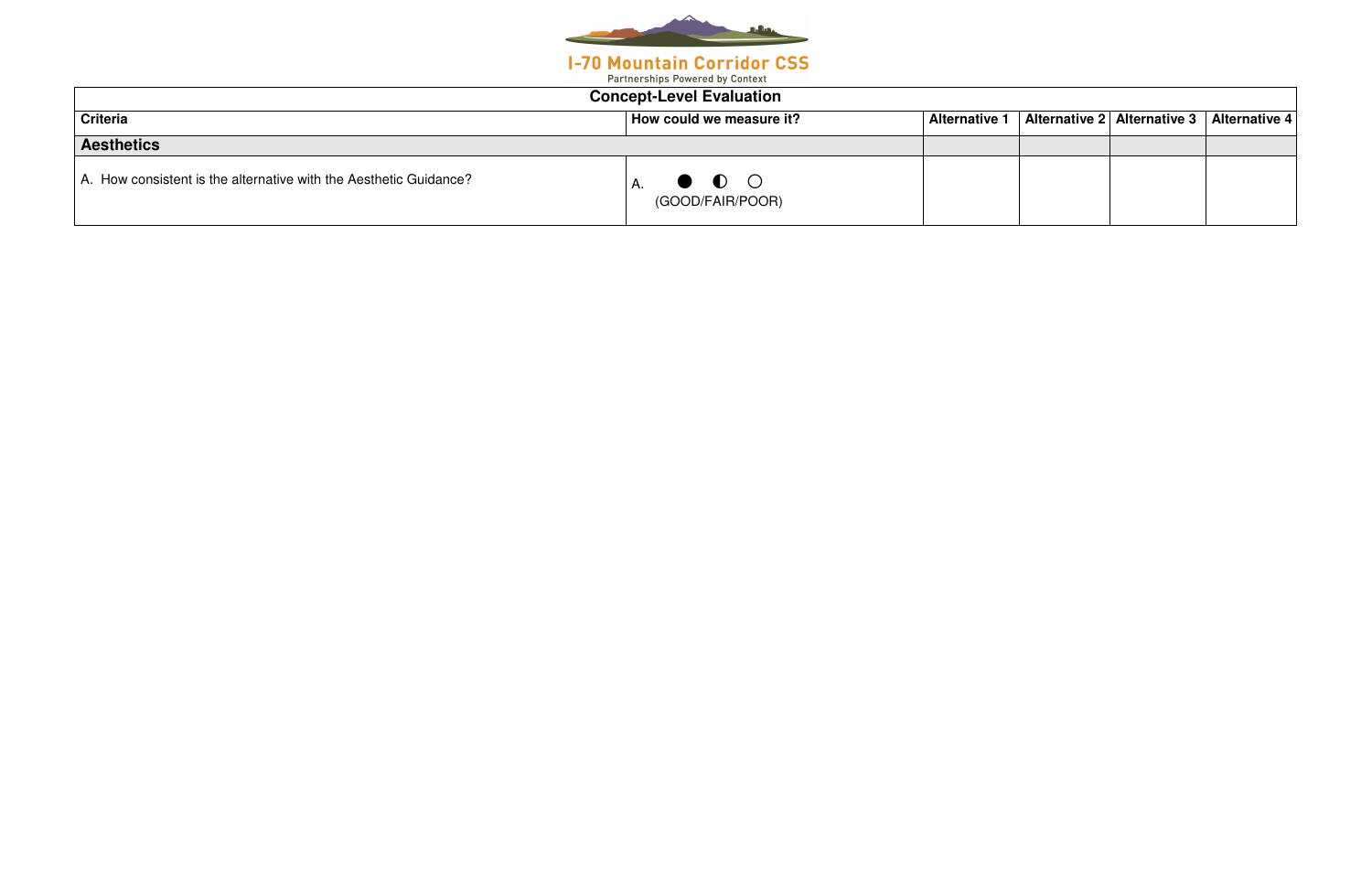

| <b>Criteria Measures</b>                                                                                                                                                                                                                     | How could we measure it?                                                                                                                                    | <b>Alternative 1</b> | Alternative 2 | <b>Alternative 3</b> | <b>Alternative 4</b> |
|----------------------------------------------------------------------------------------------------------------------------------------------------------------------------------------------------------------------------------------------|-------------------------------------------------------------------------------------------------------------------------------------------------------------|----------------------|---------------|----------------------|----------------------|
|                                                                                                                                                                                                                                              |                                                                                                                                                             |                      |               |                      |                      |
| <b>Sustainability</b>                                                                                                                                                                                                                        |                                                                                                                                                             |                      |               |                      |                      |
| Detailed-Level Criteria<br>Measures will measure<br>specific items, will be<br>quantitative more than<br>qualitative, and will help<br>further support and answer<br>the criteria questions asked<br>during the Concept-Level<br>Evaluation. | A. Capital cost of the alternative $(\$)$<br>B. Operations and maintenance costs of the alternative (\$)                                                    |                      |               |                      |                      |
| The sustainability criteria will<br>help determine how well an<br>alternative creates a solution<br>for today that does not<br>diminish resources for future<br>generations.                                                                 |                                                                                                                                                             |                      |               |                      |                      |
| <b>Safety</b>                                                                                                                                                                                                                                |                                                                                                                                                             |                      |               |                      |                      |
| Detailed-Level Criteria<br>Measures will measure<br>specific items, will be<br>quantitative more than<br>qualitative, and will help<br>further support and answer<br>the criteria questions asked<br>during the Concept-Level<br>Evaluation. | A. Number of improved high-accident locations<br>B. Number of ALIVE MOU recommendations implemented<br>C. Number of improved rock slide and avalanche areas |                      |               |                      |                      |
| The safety criteria will help<br>determine how well an<br>alternative is able to enhance<br>safety in the I-70 Mountain<br>Corridor.                                                                                                         |                                                                                                                                                             |                      |               |                      |                      |

|  | Alternative 2 Alternative 3 Alternative 4 |  |
|--|-------------------------------------------|--|
|  |                                           |  |
|  |                                           |  |
|  |                                           |  |
|  |                                           |  |
|  |                                           |  |
|  |                                           |  |
|  |                                           |  |
|  |                                           |  |
|  |                                           |  |
|  |                                           |  |
|  |                                           |  |
|  |                                           |  |
|  |                                           |  |
|  |                                           |  |
|  |                                           |  |
|  |                                           |  |
|  |                                           |  |
|  |                                           |  |
|  |                                           |  |
|  |                                           |  |
|  |                                           |  |
|  |                                           |  |
|  |                                           |  |
|  |                                           |  |
|  |                                           |  |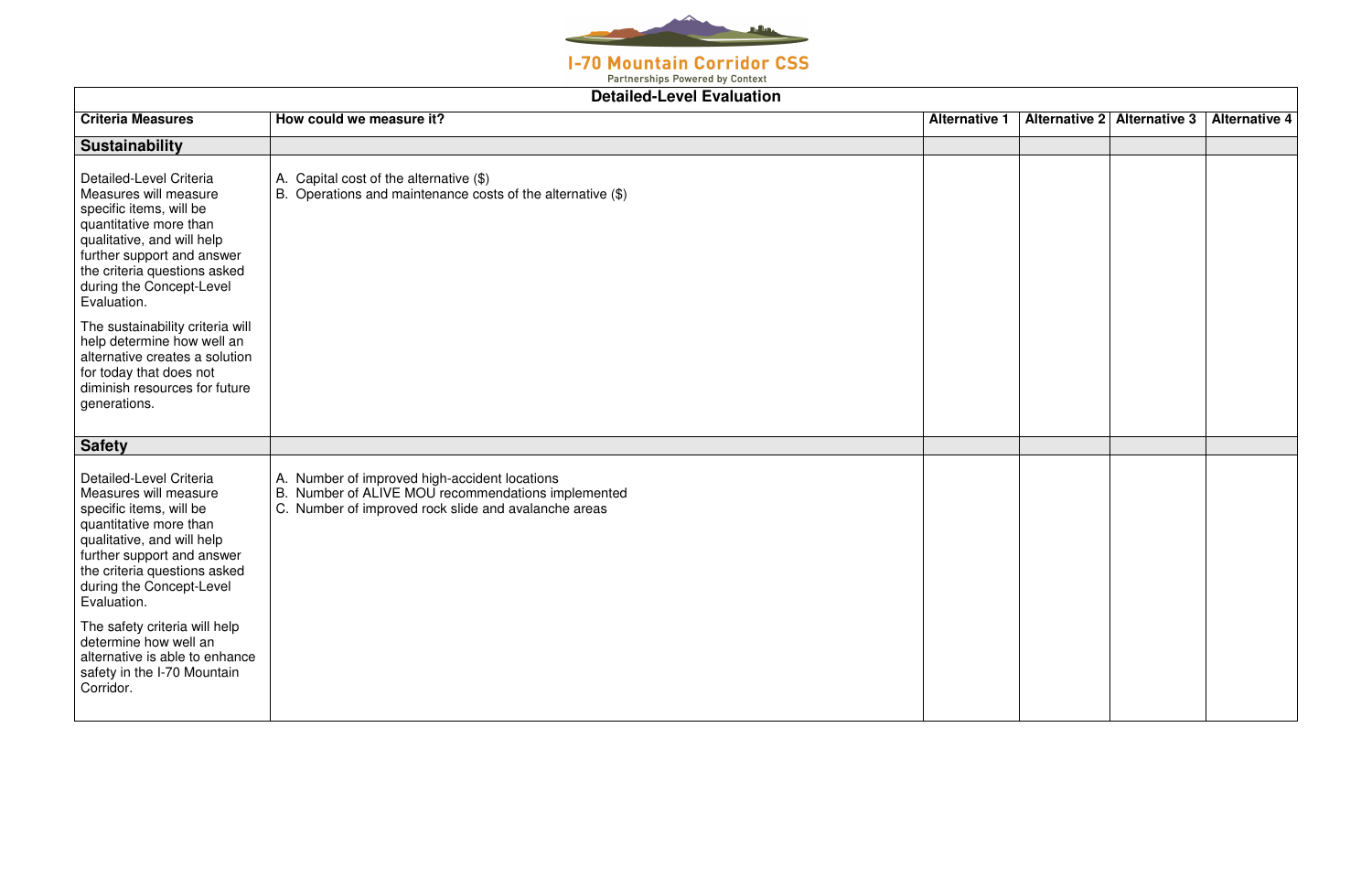

Partnerships Powered by Context

| Delaneu-Level Lydiualion         |                                                                            |                      |  |                             |                      |  |
|----------------------------------|----------------------------------------------------------------------------|----------------------|--|-----------------------------|----------------------|--|
| <b>Criteria Measures</b>         | How could we measure it?                                                   | <b>Alternative 1</b> |  | Alternative 2 Alternative 3 | <b>Alternative 4</b> |  |
| <b>Healthy Environment</b>       |                                                                            |                      |  |                             |                      |  |
| Detailed-Level Criteria          |                                                                            |                      |  |                             |                      |  |
| Measures will measure            | <b>Biological Resources</b>                                                |                      |  |                             |                      |  |
| specific items, will be          | A. Acres of riparian habitat disturbed                                     |                      |  |                             |                      |  |
| quantitative more than           | B. Total acres of new right-of-way. Of the new right-of way:               |                      |  |                             |                      |  |
| qualitative, and will help       | • Number of acres of impact to indicator species habitat                   |                      |  |                             |                      |  |
| further support and answer       | Number of acres of native vegetation                                       |                      |  |                             |                      |  |
| the criteria questions asked     | Number of acres of 6f                                                      |                      |  |                             |                      |  |
| during the Concept-Level         | Number of acres of 4f                                                      |                      |  |                             |                      |  |
| Evaluation.                      | Number of acres of already disturbed land                                  |                      |  |                             |                      |  |
| The healthy environment          | Number of acres of wetlands<br>$\bullet$                                   |                      |  |                             |                      |  |
| criteria will help determine     | C. Number of ALIVE MOU recommendations implemented                         |                      |  |                             |                      |  |
| how well an alternative is able  |                                                                            |                      |  |                             |                      |  |
| preserve, restore, and           | <b>Air Quality</b>                                                         |                      |  |                             |                      |  |
| enhance natural resources        | A. Hours of delay at signalized intersections                              |                      |  |                             |                      |  |
| and ecosystems.                  |                                                                            |                      |  |                             |                      |  |
| The healthy environment          | <b>Noise</b>                                                               |                      |  |                             |                      |  |
| criteria are a proxy for the     | A. Hours of LOS C per day                                                  |                      |  |                             |                      |  |
| overall goal of avoiding,        |                                                                            |                      |  |                             |                      |  |
| minimizing, and mitigating       | Mine Waste<br>A. Cubic yards of disturbed mine waste                       |                      |  |                             |                      |  |
| impacts. For example, a          |                                                                            |                      |  |                             |                      |  |
| significant increase in acres of | <b>Threatened and Endangered Species</b>                                   |                      |  |                             |                      |  |
| new right-of-way impacted        | A. Number of acres of T&E habitat disturbed                                |                      |  |                             |                      |  |
| indicates that more biological   |                                                                            |                      |  |                             |                      |  |
| resources may be impacted.       | B. Number of new habitat connections                                       |                      |  |                             |                      |  |
| These impacts could be           |                                                                            |                      |  |                             |                      |  |
| mitigated, however, if a         | <b>Water Resources</b>                                                     |                      |  |                             |                      |  |
| solution provides the same       | A. Number of SWEEP MOU goals that are advanced                             |                      |  |                             |                      |  |
| access and mobility with         |                                                                            |                      |  |                             |                      |  |
| significantly fewer acres of     | Wetlands                                                                   |                      |  |                             |                      |  |
| new right-of-way. This may be    | A. Number of acres of wetlands impacted (quality of wetlands to be noted). |                      |  |                             |                      |  |
| a solution that minimizes or     |                                                                            |                      |  |                             |                      |  |
| even avoids impacts to           | <b>Recreation Resources</b>                                                |                      |  |                             |                      |  |
| biological resources. Some       | A. Number of acres of recreation resources impacts. Including:             |                      |  |                             |                      |  |
| measures, such as hours of       | • Number of acres of 4f                                                    |                      |  |                             |                      |  |
| LOS C per day, indicate          | Number of acres of 6f                                                      |                      |  |                             |                      |  |
| environmental goals for          | Number of acres of publicly owned lands                                    |                      |  |                             |                      |  |
| improved noise levels.           | Number of acres of streams                                                 |                      |  |                             |                      |  |
|                                  |                                                                            |                      |  |                             |                      |  |
|                                  |                                                                            |                      |  |                             |                      |  |
|                                  |                                                                            |                      |  |                             |                      |  |

|  | Alternative 2 Alternative 3 Alternative 4 |  |
|--|-------------------------------------------|--|
|  |                                           |  |
|  |                                           |  |
|  |                                           |  |
|  |                                           |  |
|  |                                           |  |
|  |                                           |  |
|  |                                           |  |
|  |                                           |  |
|  |                                           |  |
|  |                                           |  |
|  |                                           |  |
|  |                                           |  |
|  |                                           |  |
|  |                                           |  |
|  |                                           |  |
|  |                                           |  |
|  |                                           |  |
|  |                                           |  |
|  |                                           |  |
|  |                                           |  |
|  |                                           |  |
|  |                                           |  |
|  |                                           |  |
|  |                                           |  |
|  |                                           |  |
|  |                                           |  |
|  |                                           |  |
|  |                                           |  |
|  |                                           |  |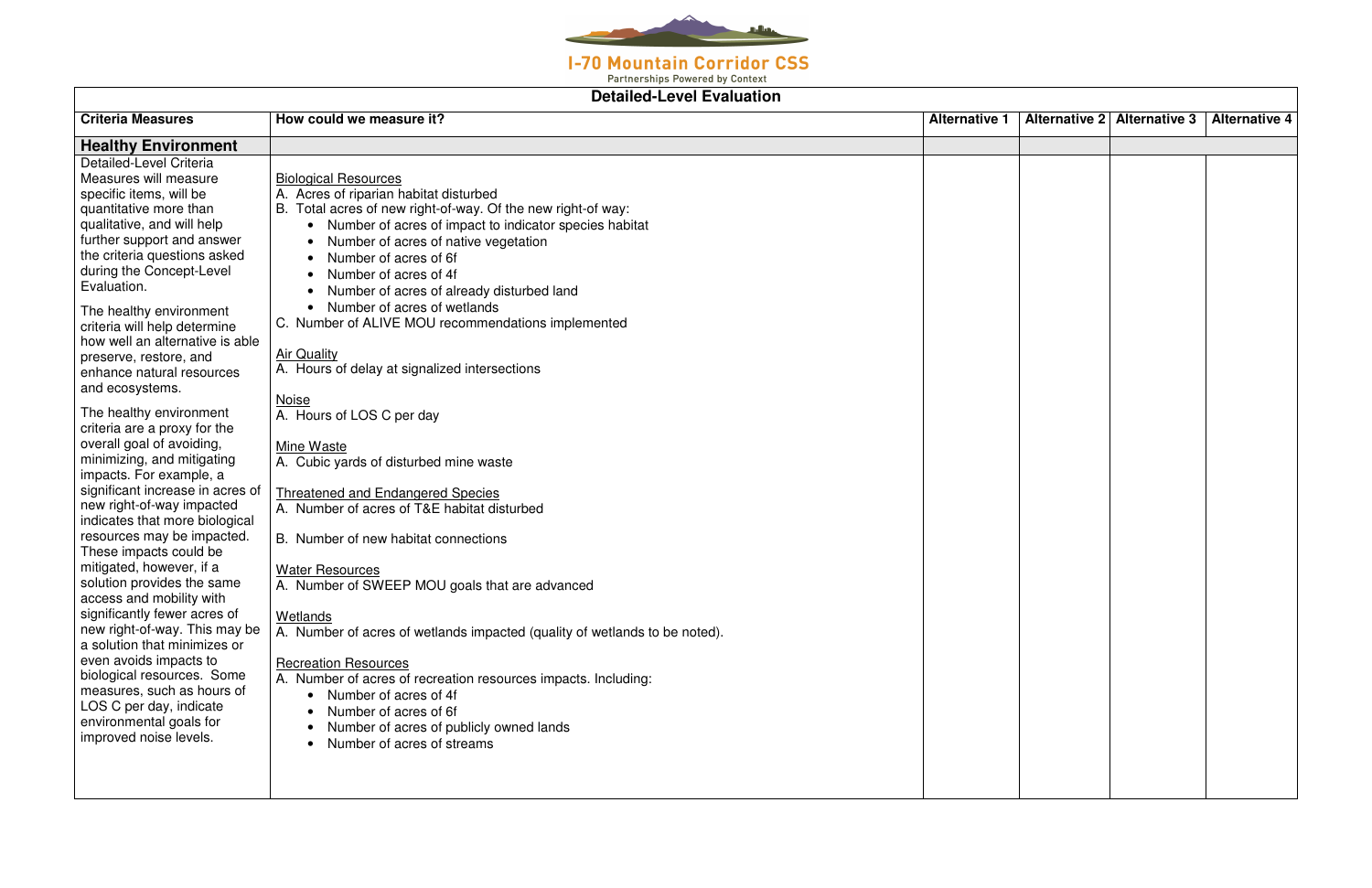

**Partnerships Powered by Context** 

| Detailed-Level Evaluation                                                                                                                                                                                                                          |                                                                |                      |               |                      |                      |  |  |
|----------------------------------------------------------------------------------------------------------------------------------------------------------------------------------------------------------------------------------------------------|----------------------------------------------------------------|----------------------|---------------|----------------------|----------------------|--|--|
| <b>Criteria Measures</b>                                                                                                                                                                                                                           | How could we measure it?                                       | <b>Alternative 1</b> | Alternative 2 | <b>Alternative 3</b> | <b>Alternative 4</b> |  |  |
| <b>Historic Context</b>                                                                                                                                                                                                                            |                                                                |                      |               |                      |                      |  |  |
| Detailed-Level Criteria<br>Measures will measure<br>specific items, will be<br>quantitative more than<br>qualitative, and will help<br>further support and answer<br>the criteria questions asked<br>during the Concept-Level<br>Evaluation.       | A. Number of potentially eligible historic properties impacted |                      |               |                      |                      |  |  |
| The historic context criteria<br>will help determine how well<br>an alternative contributes to<br>and is compatible with the<br>human-made past that creates<br>the corridor's sense of place<br>and is the foundation of<br>corridor's character. |                                                                |                      |               |                      |                      |  |  |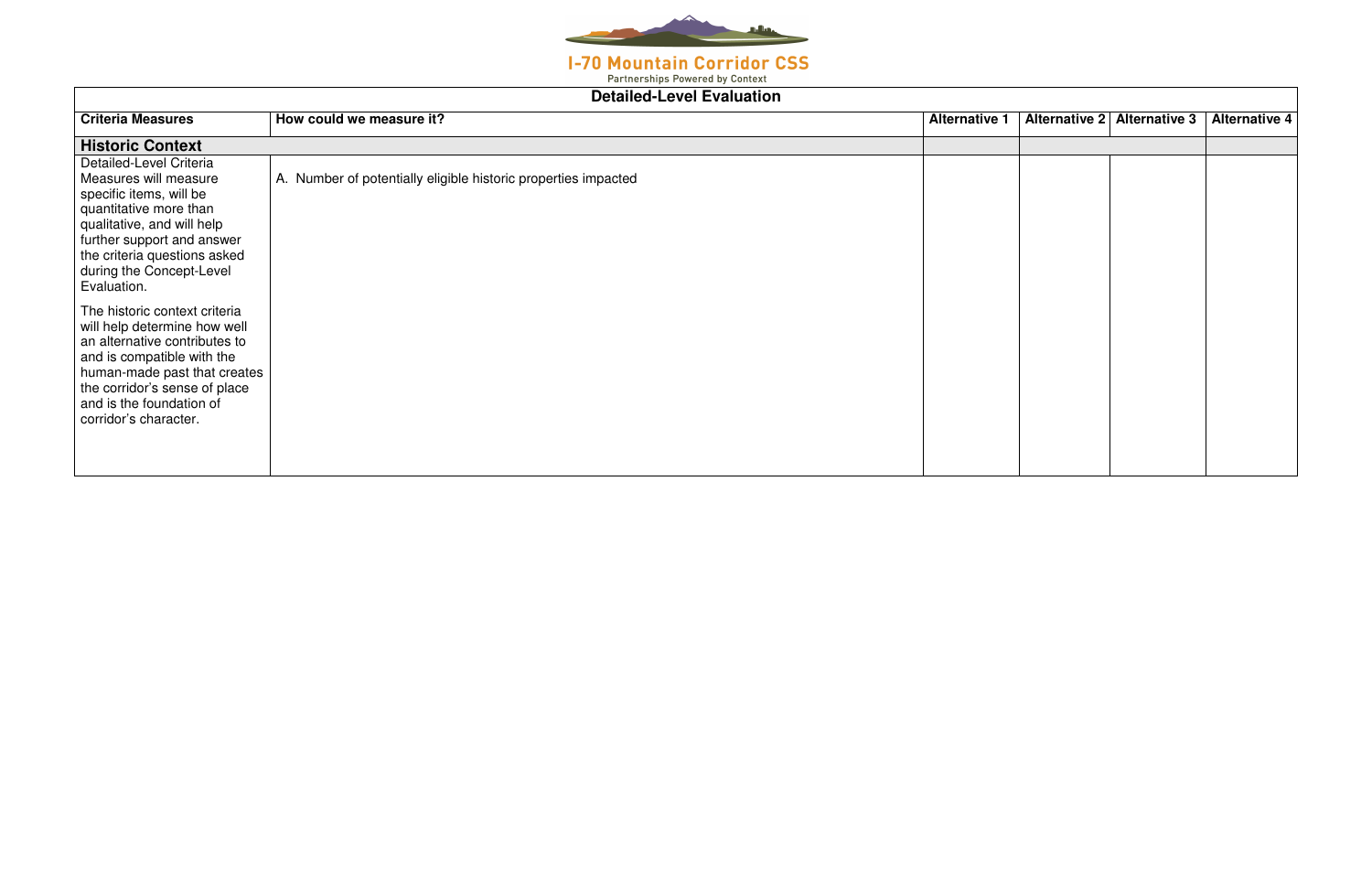

**Partnerships Powered by Context** 

| <b>Detailed-Level Evaluation</b>                                                                                                                                                                                                               |                                                                                                                                                                                                                                                                             |                      |                      |                      |                      |  |  |
|------------------------------------------------------------------------------------------------------------------------------------------------------------------------------------------------------------------------------------------------|-----------------------------------------------------------------------------------------------------------------------------------------------------------------------------------------------------------------------------------------------------------------------------|----------------------|----------------------|----------------------|----------------------|--|--|
| <b>Criteria Measures</b>                                                                                                                                                                                                                       | How could we measure it?                                                                                                                                                                                                                                                    | <b>Alternative 1</b> | <b>Alternative 2</b> | <b>Alternative 3</b> | <b>Alternative 4</b> |  |  |
| <b>Communities</b>                                                                                                                                                                                                                             |                                                                                                                                                                                                                                                                             |                      |                      |                      |                      |  |  |
| Detailed-Level Criteria<br>Measures will measure<br>specific items, will be<br>quantitative more than<br>qualitative, and will help<br>further support and answer<br>the criteria questions asked<br>during the Concept-Level<br>Evaluation.   | A. How well does this alternative support current and ongoing economic investments in the community?<br>(GOOD/FAIR/POOR)<br>B. How well is this alternative supported by the community? (GOOD/FAIR/POOR)                                                                    |                      |                      |                      |                      |  |  |
| The criteria related to<br>communities will help<br>determine how well an<br>alternative respects the<br>individuality of communities<br>and promotes their viability.                                                                         |                                                                                                                                                                                                                                                                             |                      |                      |                      |                      |  |  |
| <b>Mobility and Accessibility</b>                                                                                                                                                                                                              |                                                                                                                                                                                                                                                                             |                      |                      |                      |                      |  |  |
| Detailed-Level Criteria<br>Measures will measure<br>specific items, will be<br>quantitative more than<br>qualitative, and will help<br>further support and answer<br>the criteria questions asked<br>during the Concept-Level<br>Evaluation.   | A. Projected LOS and average peak-hour speed<br>B. Projected ADT at key locations<br>C. Projected number of person trips on alternate modes<br>D. Projected number of miles of new transit route miles<br>E. Projected number of person trips across the Continental Divide |                      |                      |                      |                      |  |  |
| The mobility and accessibility<br>criteria will help determine<br>how well an alternative<br>addresses local, regional, and<br>national travel while providing<br>reliable, efficient<br>interconnectivity between<br>systems and communities. |                                                                                                                                                                                                                                                                             |                      |                      |                      |                      |  |  |